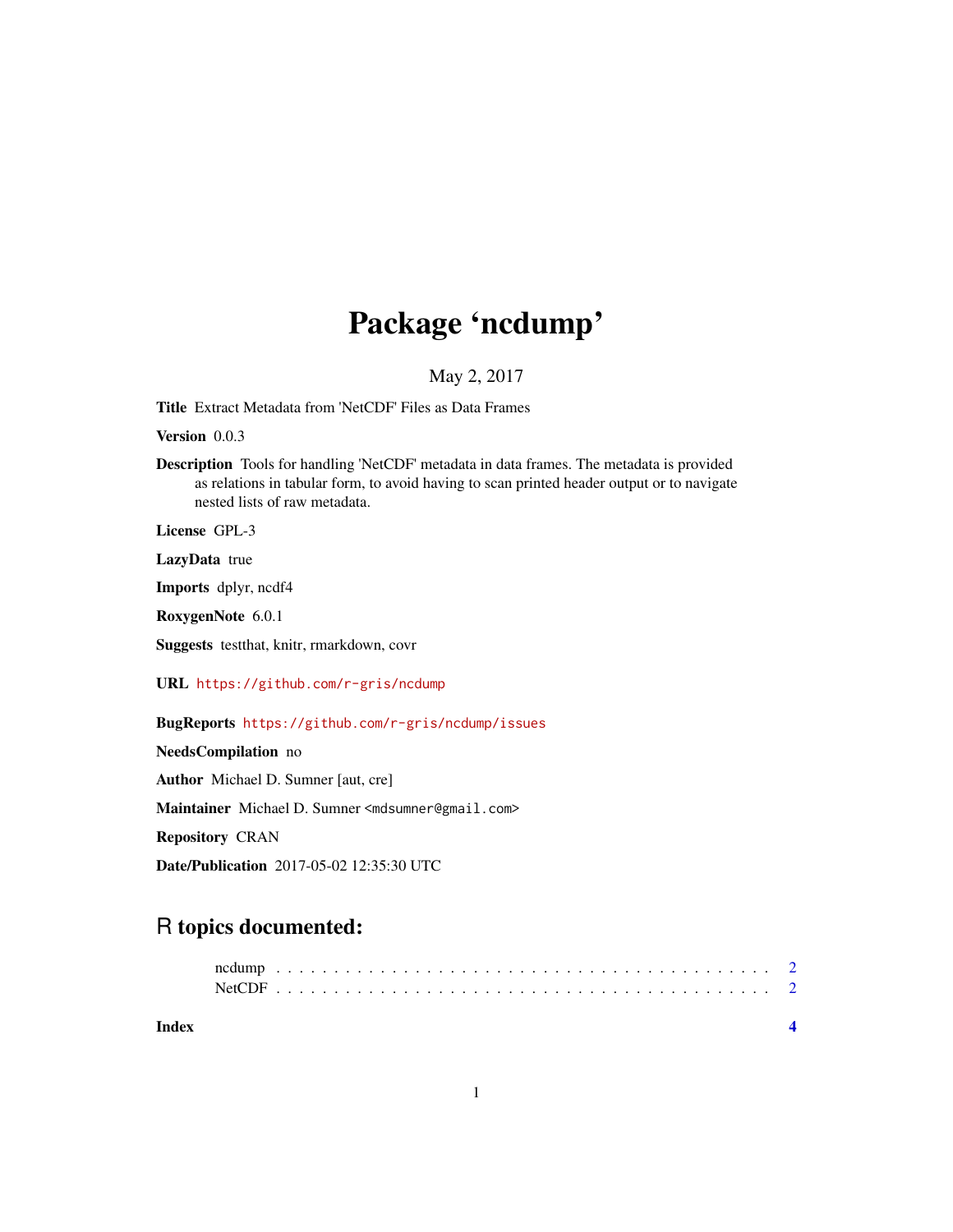<span id="page-1-0"></span>

#### Description

Provides a useable data structure of NetCDF metadata NetCDF is Network Common Data Form <https://www.unidata.ucar.edu/software/netcdf/>.

#### Details

There is one main function:

[NetCDF](#page-1-1) produces a list of data frames containing metadata from a NetCDF file

<span id="page-1-1"></span>NetCDF *Information about a NetCDF file, in convenient form.*

#### Description

[NetCDF](#page-1-1) scans all the metadata provided by the [ncdf4::nc\\_open](#page-0-0) function, and organizes it by the entities in the file.

#### Usage

NetCDF(x)

#### Arguments

x path to NetCDF file

#### Details

Users of 'NetCDF' files might be familiar with the command line tool 'ncdump -h' noting that the "header" argument is crucial for giving a compact summary of the contents of a file. This package aims to provide that information as data, to be used for writing code to otherwise access and manipulate the contents of the files. This function doesn't do anything with the data, and it doesn't access any of the data.

A NetCDF file contains the following entities, and each gets a data frame in the resulting object:

attribute 'attributes' are general metadata about the file and its variables and dimensions dimension 'dimensions' are the axes defining the space of the data variables variable 'variables' are the actual data, the arrays containing data values group 'groups' are an internal abstraction to behave as a collection, analogous to a file.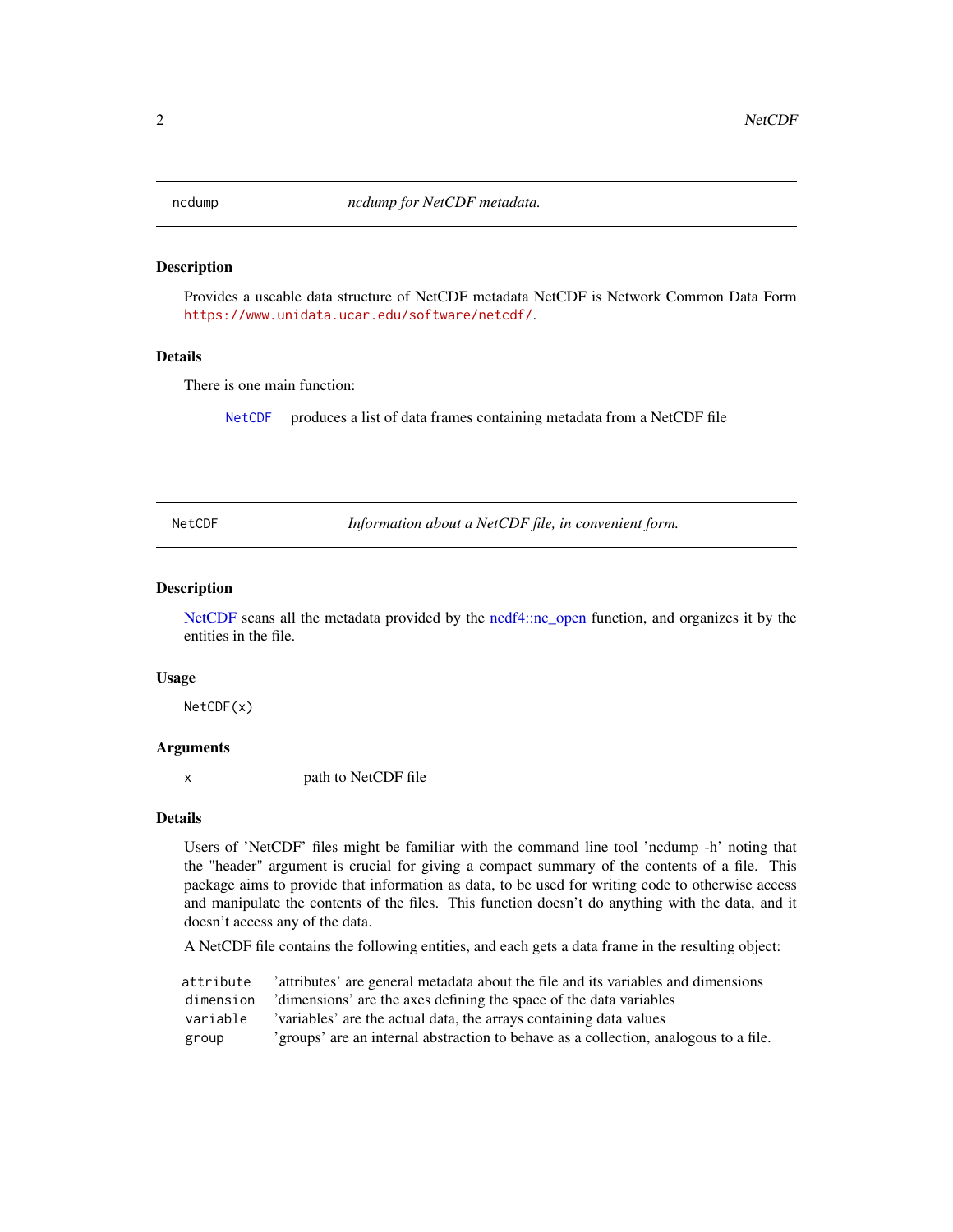#### <span id="page-2-0"></span>NetCDF 3

In addition to a data for each of the main entities above 'NetCDF' also creates:

|         | unlimdims the unlimited dimensions identify those which are not a constant lenghth (i.e. spread over files) |
|---------|-------------------------------------------------------------------------------------------------------------|
| dimvals | a link table between dimensions and its coordinates                                                         |
| file    | information about the file itself                                                                           |
| vardim  | a link table between variables and their dimensions                                                         |

Currently 'file' is expected to and treated as having only one row, but future versions may treat a collection of files as a single entity.

The 'ncdump -h' print summary above is analogous to the print method [ncdf4::print.ncdf4](#page-0-0) of the output of [ncdf4::nc\\_open.](#page-0-0)

#### Value

A list of data frames with an unused S3 class 'NetCDF', see details for a description of the data frames. The 'attribute' data frame has class 'NetCDF\_attributes', this is used with a custom print method to reduce the amount of output printed.

#### See Also

[ncdf4::nc\\_open](#page-0-0) which is what this function uses to obtain the information

#### Examples

```
rnc <- NetCDF(system.file("extdata", "S2008001.L3m_DAY_CHL_chlor_a_9km.nc", package= "ncdump"))
rnc
```